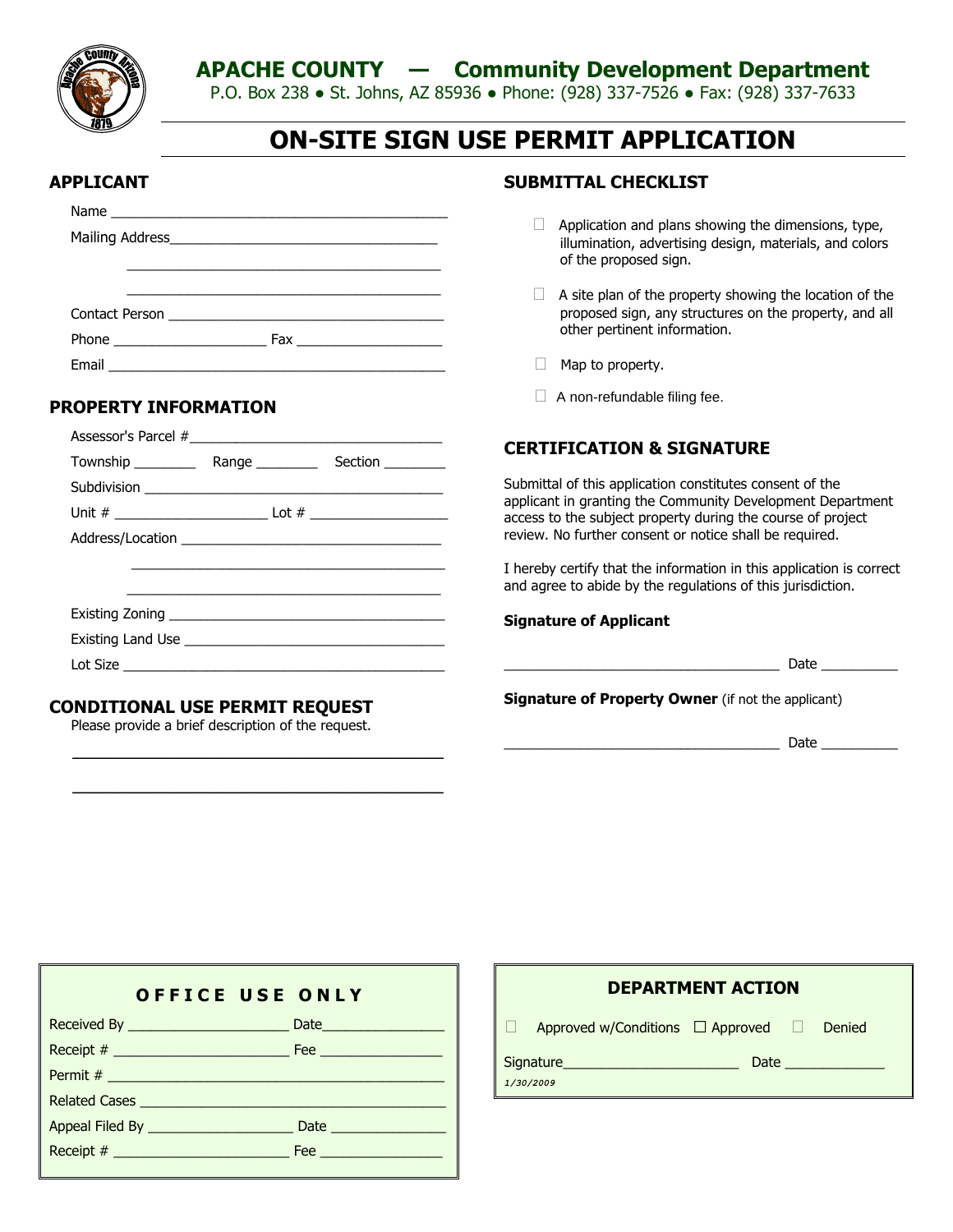## **Article 7 General Regulations**

#### **Section 701. On-Premise Signs Purpose and Definitions**

The purpose of this section is to provide for signage while maintaining and, where possible, enhancing traffic and pedestrian safety, property values, and the county's aesthetic character and attractiveness to economic development.

#### **Section 702. Prohibited Signs**

The following signs shall be prohibited:

- 1. Signs that contain statements, words, or pictures of an obscene or indecent nature. Obscene or indecent material is material that depicts uncovered human sexual organs or female breasts, or the touching of covered human sexual organs or female breasts, or that depicts human or animal sexual activity or that includes words commonly used as insulator epithets.
- 2. Signs that contain or are an imitation of an official traffic sign or signal or contain the words "stop", "go slow", "caution", "danger", "warning" or similar words.
- 3. Signs that are of a size, location, movement, content, coloring, or manner of illumination which may be confused with or construed as a traffic control device or which hide from view any traffic or street sign or signal.
- 4. Signs that flash, move, blink, change color, chase, or have other animation effects except time and temperature signs, or revolving signs that do not exceed the rate of seven revolutions per minute, but not including revolving beacon lights.
- 5. Signs that contain or consist of portable signs, tent signs, and strings of light bulbs not permanently mounted on a rigid background.
- 6. Signs that swing or otherwise move as a result of wind pressure because of the manner of their suspension or attachment.
- 7. Signs placed on any curb, sidewalk, post, pole, hydrant, bridge, tree or other surface located on public property including the posting of handbills, except as may otherwise expressly be authorized by this section.
- 8. Signs identifying businesses no longer in existence. The sign structure may remain provided that all sign copy is removed or concealed in a manner consistent with the overall sign design. Facing on metal framed internally illuminated signs shall be either inverted or replaced with a blank durable plastic facing. Sign copy must be removed within thirty (30) days of business closure.
- 9. Signs on inoperable motor vehicles to include trailers, water tanks, or other unmotorized vehicles.

#### **Section 703. Exemptions**

The following types of signs are exempt from the Sign Regulations of this section to the extent stated.

1. Safety and Information Signs

Signs erected by, or on the order of, public officers in the performance of their duty, such as but not limited to safety signs, danger signs, trespassing signs, traffic signs, memorial plaques, signs of historical interest, informational signs, and the like.

#### 2. Institutional Signs

Permanent signs setting forth the name of any noncommercial institution, located entirely on the building of that institution, up to an area of five (5) percent of the building face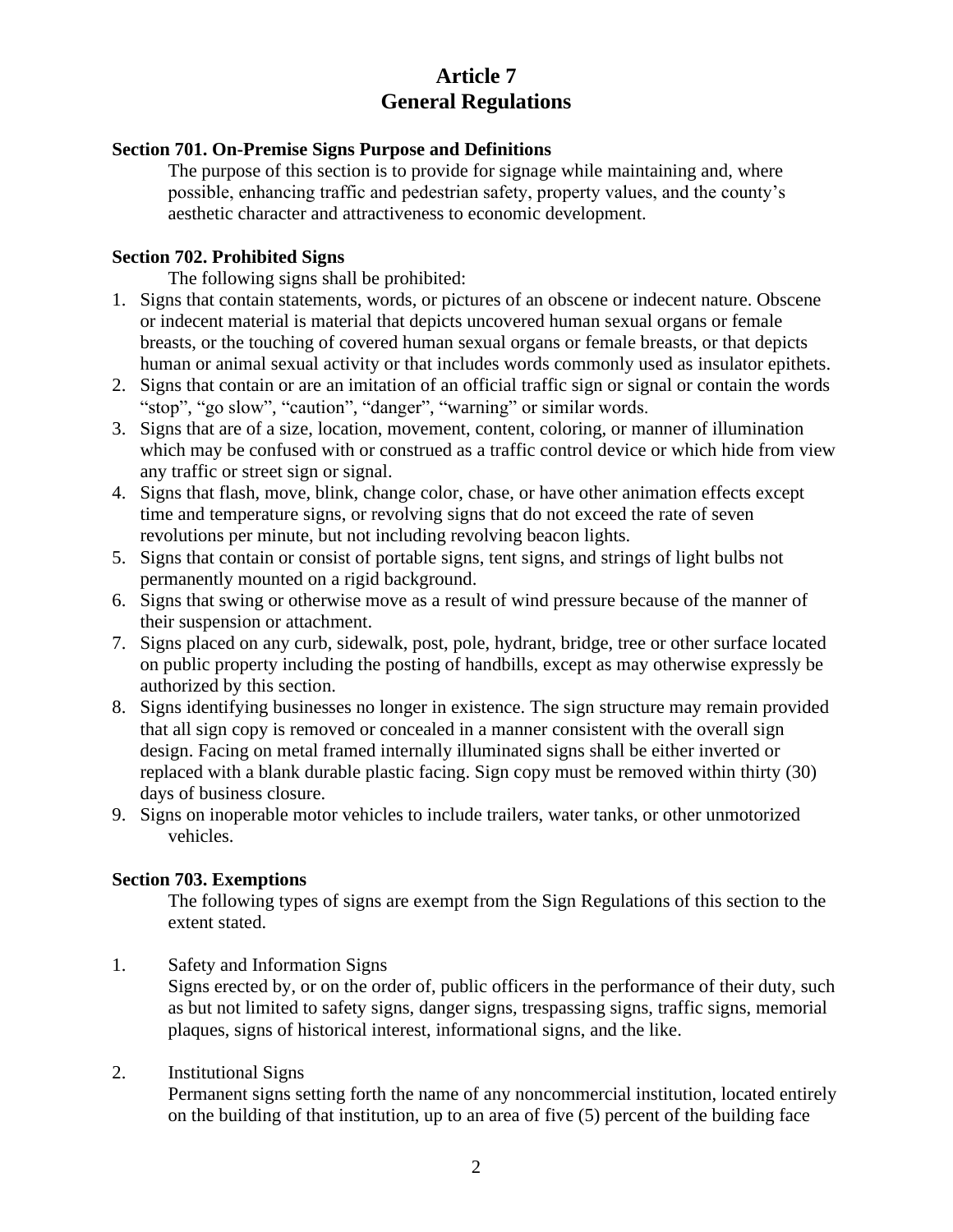area. If building mounted, these signs shall be flat wall signs and shall not project above the roofline; if ground mounted, the top shall be no more than six (6) feet above ground level.

3. Integral Signs

Names of buildings, dates of erection, monumental citations, commemorative tablets and the like when carved into stone, concrete or similar material or made of metal, or other permanent type construction and made an integral part of the structure.

4. On-site Directional Signs

Parking lot and other directional signs, not exceeding six (6) square feet in area per sign. Such signs shall be limited to the guidance of pedestrian and/or vehicular traffic within the premises on which they are located and shall not display any other advertising.

5. Nameplates

Nameplates, not exceeding two square feet in area containing only the name of the resident, title of person conducting a permitted home occupation, name of building and name of agent.

6. Temporary Signs

Temporary noncommercial signs may be erected as participation in a public parade, event, or celebration for a period not to exceed ten (10) days, provided that they are removed by the business owner or event manager within three days after the event.

### 7. Menu Signs

Menu signs at drive-in establishments that are not designed to be read from the public right of way or signs not visible beyond the boundaries of the lot or parcel upon which they are located or from any public right of way.

8. Warning Signs

Private Warning or instructional signs, such as "No Soliciting", "No Trespassing", "Beware of Dog", or other similar types of signs not exceeding one and one-half  $(1\frac{1}{2})$ square feet per sign.

### 9. Window Signs

Decals, paint, or other applications on the window glass of a commercial business.

### 10. Political Signs

Political signs of not more than twenty-four (24) square feet are permitted during an election campaign, provided that campaign signs are not posted more than forty-five (45) days preceding the election and are removed within fifteen (15) days following the election. Political signs may be freestanding or wall-mounted to a building, or fence mounted. Roof-mounted signs are not permitted. Political signs may not be affixed to utility poles or traffic signs and shall not in any way present a traffic hazard or vision obstruction and shall not be located in the public right-of-way.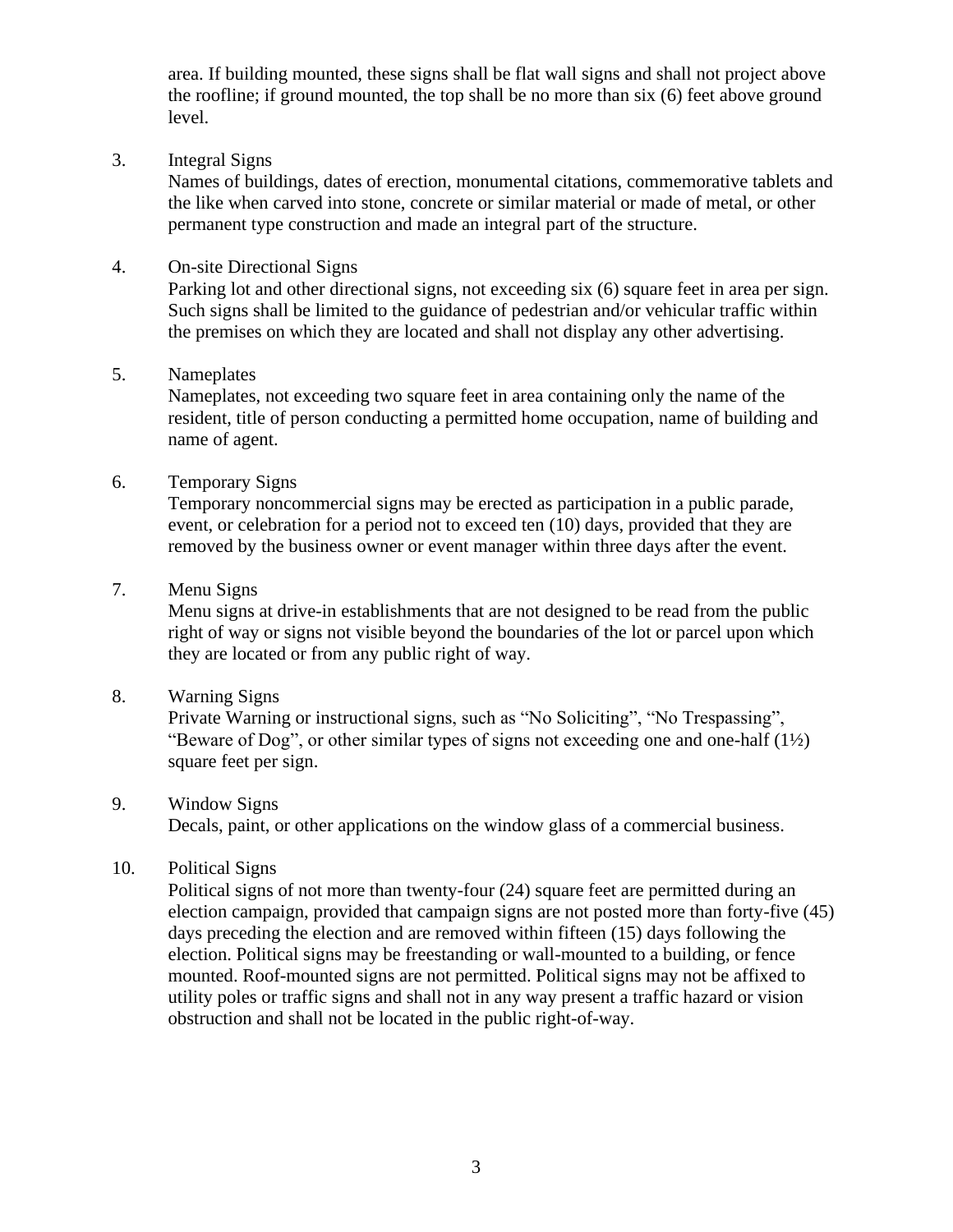### **Section 704. Temporary Signs**

1. Land Sales Signs

Non-illuminated signs advertising the sale or development of land containing an area of not less than five lots or one acre shall be allowed as temporary signs, provided that:

- A. such signs shall not exceed thirty-two (32) square feet;
- B. not more than one sign shall be placed per parcel; and
- C. such signs shall be removed within fifteen (15) days of the sale of the last lot by the original owner/developer of the latest approved phase.
- 2. Real Estate Sales Signs

Non-illuminated signs pertaining to the sale or lease of the premise on which they are located shall be allowed as temporary signs, provided that:

- A. Only one sign is permitted to face on each street adjacent to the property; and
- B. Such signs shall be a maximum aggregate area of sixteen (16) square feet on residential lots and a maximum of thirty-two (32) square feet on non-residential property or residential property larger than twenty (20) acres in size for each street frontage; and
- C. Such signs shall be removed within fifteen (15) days after the transfer of title or the signing of the lease. During the period of time between the execution of a contract for sale or lease and the finalization of the same, a "sold", "sold by" or similar sign will be permitted.
- 3. Contractor's Sign

One non-illuminated sign advertising the development or improvement of a property by a builder, contractor, or other person furnishing service, materials, or labor to the premise during the period of construction, development, or lot sales shall be allowed as a temporary sign, provided that:

- A. The sign shall not exceed thirty-two (32) square feet; and
- B. The sign shall be removed within twenty-four (24) hours after certificate of occupancy is issued.
- 4. Yard Sale Signs

Yard sale signs shall not exceed six (6) square feet for each sign. These signs may be placed on the property or on other private properties with the permission of the owners. Yard sale signs must be removed within one (1) day after the sale.

### **Section 705. General Standards for all Signs**

The following requirements shall apply to signs in all zoning districts unless otherwise indicated.

1. Permits Required

Permits shall be required for all new signs except those exempt signs listed in Section 703. The alteration of sign faces by painting or overlay shall be considered as construction of a new sign.

2. Maintenance and Repair

All signs must be kept in good repair and aesthetically maintained. Maintenance, touchup, repainting or repair of a legal sign shall not require a sign permit.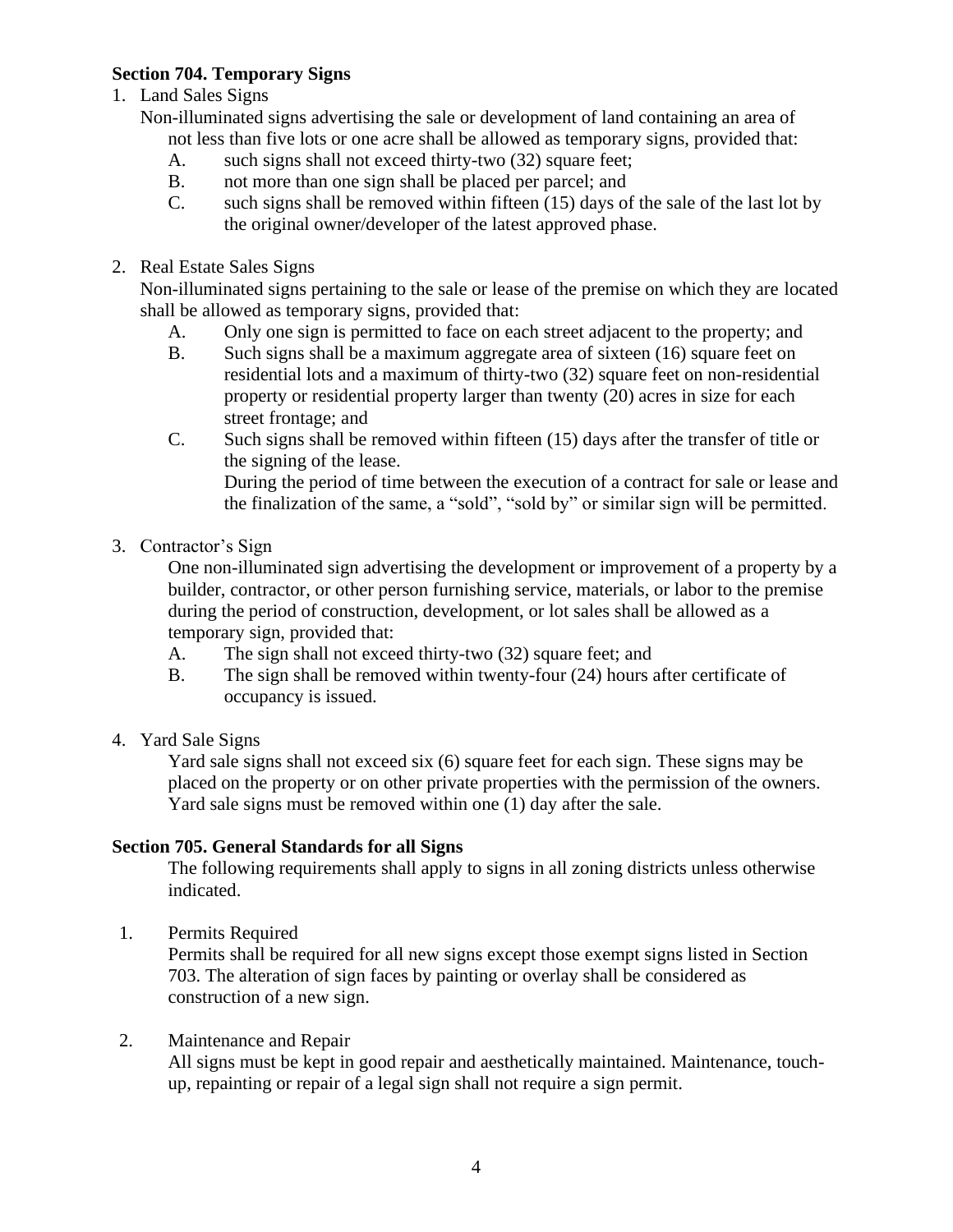3. Location of Signs

All signs shall be located on the same lot as the use to which it is associated, unless they qualify as off-premise signs under this section.

4. Permanent Signs

All signs shall be permanent in nature except for those signs allowed as Temporary Signs in accordance with this section.

### 5. Wind Load Standard

All exterior signs shall be engineered to withstand a minimum wind load of thirty (30) pounds per square foot without violating any provisions of this chapter.

6. Obsolete Signs

Signs identifying businesses no longer in existence. The sign structure may remain provided that all sign copy is removed or concealed in a manner consistent with the overall sign design. Facing on metal framed internally illuminated signs shall be either inverted or replaced with a blank durable plastic facing. Sign copy must be removed within thirty (30) days of business closure.

7. Sign Measurement

The total surface area of one sign face of free-standing signs, and projecting wall signs shall be counted as part of the maximum total surface area allowance. Off-premise signs shall not be counted in maximum square foot allowance.

8. Illumination

Illumination of all signs shall comply with the following standards:

- A. The light from any illuminated sign shall be so shaded, shielded and directed that the light intensity does not generate glare onto nearby residential areas between sun-up and sun-down.
- B. Neither the direct nor the reflected light from primary light sources shall be visible or create a traffic hazard to operators of motor vehicles on public thoroughfares or approaches to public thoroughfares, as determined by the Apache County Engineering Department.
- C. No exposed reflective type bulbs or incandescent lamps which exceed 36 watts shall be used on the exterior surface of a sign.
- 9. Identification and Marking

Each sign requiring a permit hereafter erected or remodeled shall bear, in a permanent position, an identification plate stating the date the sign was erected and the name of person, firm or entity responsible for the construction and erection.

### **Section 706. Signs in Residential Zones**

Signs shall be allowed in all Residential zones in accordance with the standards of this subsection.

- 1. Sign Types Allowed
	- A. A bulletin sign, not to exceed thirty-two (32) square feet per face, may be erected upon the premise of any public institution for the purpose of displaying the name of the institution and its activities or services.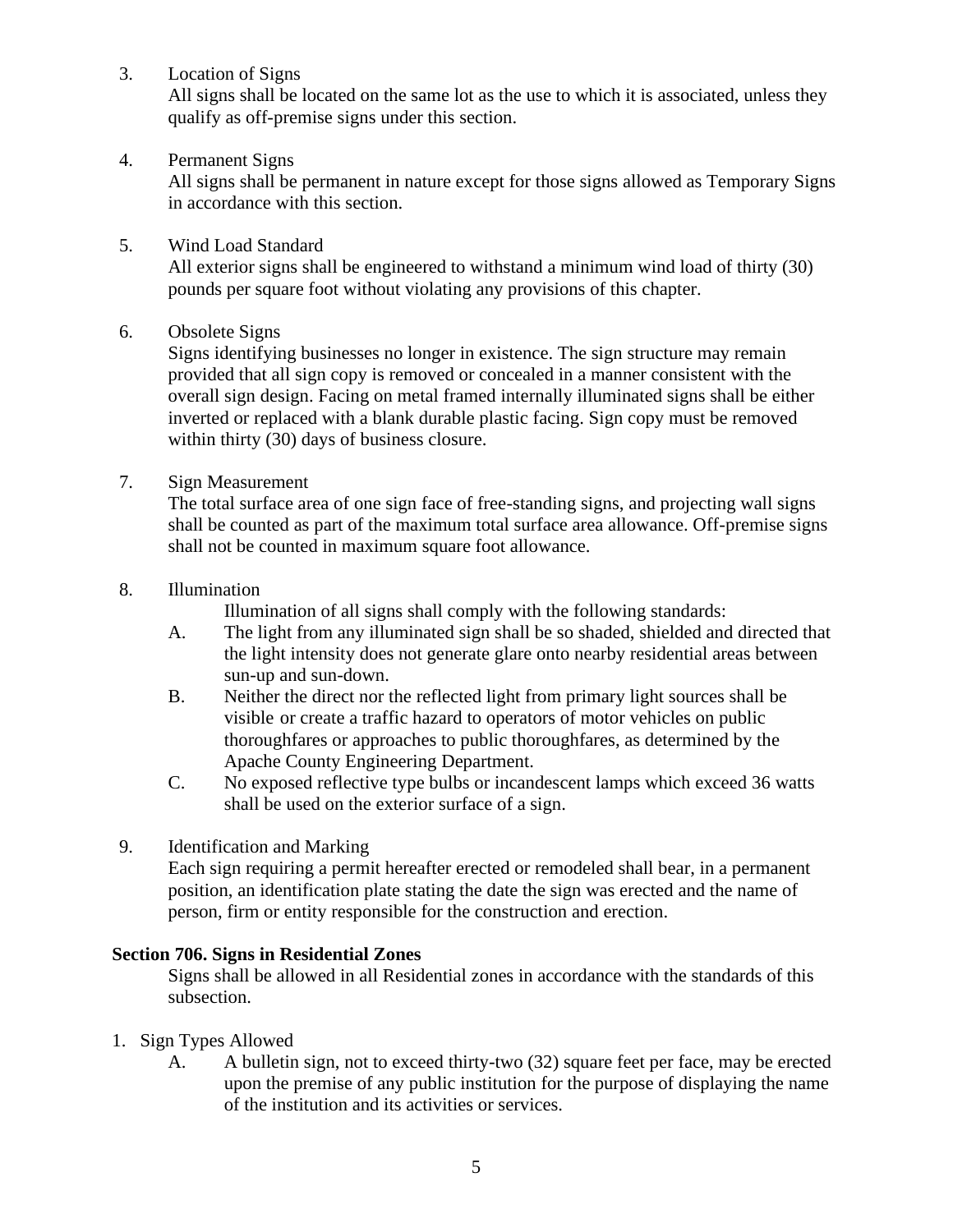- B. One identification sign shall be allowed for each multi-family building or complex, provided that:
	- 1. Such sign shall not exceed ten (10) square feet in area;
	- 2. If lighted, such sign shall utilize indirect illumination only; and
	- 3. Such sign shall contain only the building or complex name and street number.
- C. Signs advertising any subdivision or other residential project under construction shall be permitted provided that the following conditions are met.
	- 1. All signs in the model home area and on the subdivision site shall not exceed a total aggregate of thirty-two (32) square feet per fifty (50) acres of development up to a maximum 200 square feet.
	- 2. Individual permanent on-site subdivision signs shall not exceed sixty-four (64) square feet and shall be permitted at each major vehicular entrance to the development.

### 2. Location

Permitted signs may be located anywhere on the property.

### 3. Height

The height of freestanding signs shall not exceed ten (10) feet or the height of the building the sign is advertising. If building mounted, the sign shall be flush mounted and shall not be mounted on a roof of the building or project above the roofline.

#### 4. Illumination

Only indirect or internal illumination shall be used for letter faces and logos.

### **Section 707. Commercial and Industrial Zones**

Signs shall be allowed in Commercial and Industrial zones in accordance with the standards of this subsection.

1. Signs Types Allowed

Signs in Commercial and Industrial zones may include flush wall signs, freestanding signs, and projecting signs. All signs allowed in residential zones are also allowed in Commercial and Industrial zones. Real estate signs in Commercial and Industrial zones shall be limited to a maximum size of thirty-two (32) square feet.

2. Location and Size

Permitted signs may be located anywhere on the premises except as specifically restricted in this section. The total amount of signage to be allowed on any property shall not exceed the sign allowance standard of this section. No single sign may be larger than 300 square feet.

### 3. Wall Signs

- A. The sign allowance shall be calculated on the basis of the area of the one building façade which is most nearly parallel to the street it faces. Each building facade that faces a dedicated public street shall have its own sign allowance.
- B. In the event a building does not have frontage on a dedicated public street, the owner of the building may designate the one building facade which shall be used for the purpose of calculating sign allowance. In the event the only building facade that faces a dedicated street contains no commercial display area, a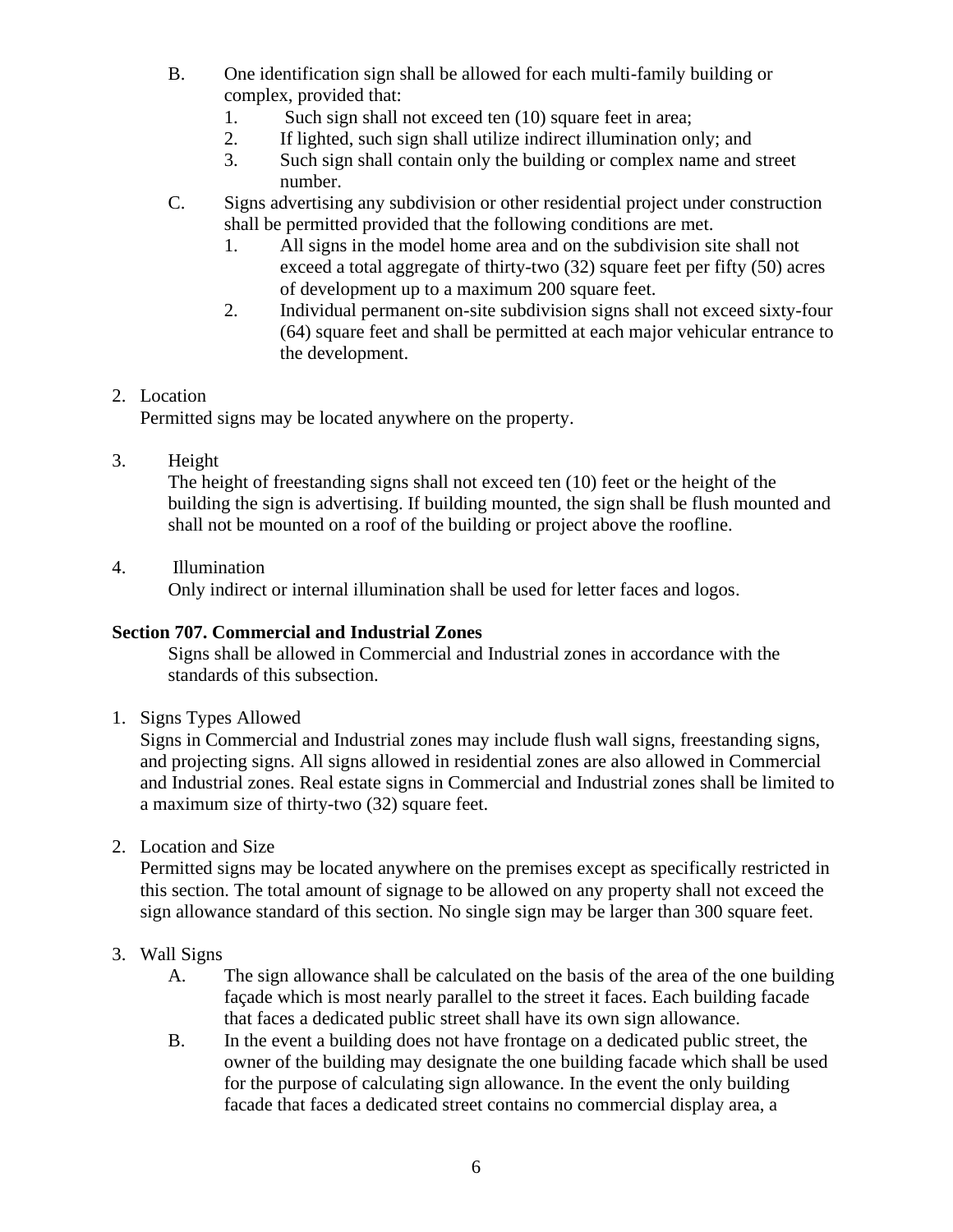property owner may designate another building facade to serve as the basis for calculating the total amount of sign area allowed.

- C. Up to two square feet of sign area shall be allowed for each linear foot of building facade for wall signs. Wall signs may extend up to twelve (12) inches from the face of the building if the base of the sign is at least eight (8) feet above ground level. Show window signs in a window display when incorporated with such display will not be considered part of the total sign allowance.
- D. On any building which allows wall signs, or projecting signs, a maximum of two (2) of these types may be used. If a wall sign is used, the sign allowance of two (2) square feet per linear foot of building may be divided between the two (2) signs. If a projecting sign is used, the allowance for the projecting sign shall be subtracted from the flush wall sign allowance.
- 4. Projecting Signs
	- A. Signs may project up to twelve (12) inches from the face of the building if located eight (8) feet or more above grade but shall not project beyond the back of curb. Total area per sign face shall not exceed one and one-half (1½) square foot per linear foot of building facade.
	- B. On places of public entertainment such as theaters, arenas, meeting halls, etc., where changeable copy signs are used, the projection may be one and one-half  $(1\frac{1}{2})$  foot for each linear foot of building frontage provided that it does not extend further than four (4) feet back of the curb face.
- 5. Freestanding Signs
	- A. No more than one (1) free-standing sign shall be permitted for any parcel for each street frontage. The sign allowance per frontage can only be used on that frontage and shall not be transferred to any other frontage.
	- B. Maximum sign allowance shall be calculated by the linear front feet of property on a public right of way in accordance with the following:
	- C. Signs may be installed at street right of way line but no part of the sign shall project into the right of way line. If the existing street right of way width is less than that required in the Engineer Road Standards, the distance shall be measured from the line of such right of way as required by the Apache County Engineer Road standard rather than from the existing right of way line. Single legs of oneway road pairs shall be treated as four-lane roads.
	- D. When electrical service is provided to free-standing signs, all such electrical service shall be underground.

### **Section 708. Planned Unit Developments, Master Planned Community, Conditional Uses**

Properties in an approved PUD district, Master Planned Community or part of an approved Conditional Use Permit shall have the signs on the properties reviewed and approved as part of the development plan. Variance of the maximum total surface area of signs shall not be permitted, but the maximum sign allowance for the entire development or use may be aggregated and the total allowance redistributed.

### **Section 709. Off-Premise and Directional Signs**

Refer to the Off-Premise Sign Regulations Article 26

### **Section 710. Removal and Disposition of Signs**